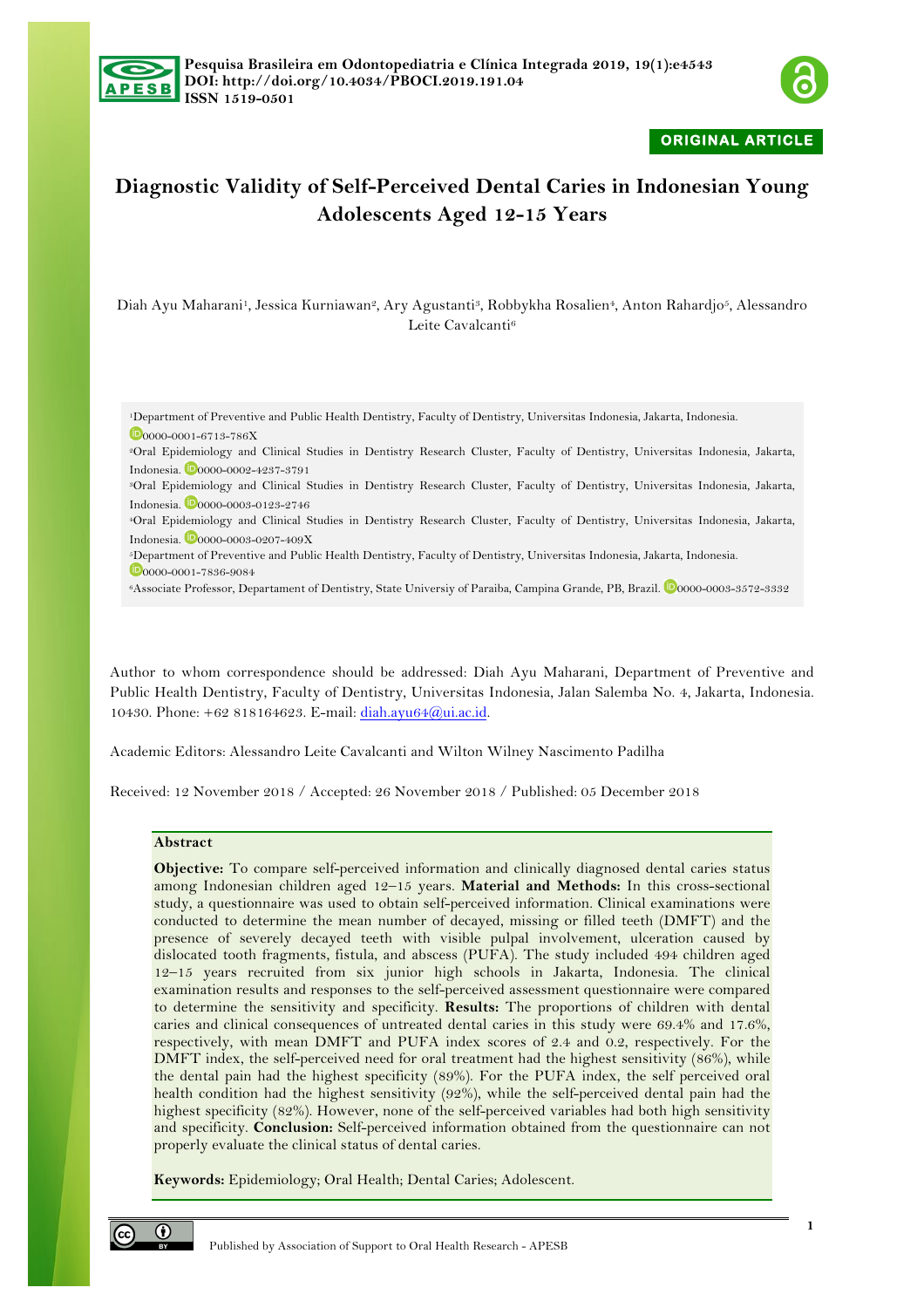#### **Introduction**

Dental caries is considered one of the most common chronic diseases worldwide with an incidence of 60%-90% among school-aged children [1,2]. According to a previous study, the prevalence of dental caries in 12-year-old children living in Jakarta, the capital of Indonesia, and its satellite cities was 84%, with a mean number of decayed, missing or filled teeth (DMFT) of 3.2 [2]. However, the latest study on 12-year-old school children living in Jakarta reported that number had decreased to 63% with a mean number of DMFT of 1.7 [3]. This high number of dental caries might result from the low utilization of dentists in Jakarta, especially among children. A previous study indicated that fewer than 20% of 12-year-old school children visit a dentist annually [3].

Dental services may not be used because of perceived discomfort and hesitation to undergo dental treatment, even for routine health assessment [4,5]. Traditionally, normative assessment is used to evaluate oral health status in epidemiology studies [6]. This assessment, however, has some disadvantages, including assessment time, invasiveness, expense, and lack of resources. Consequently, self-perceived assessment via questionnaires and interviews has become a more common method of oral health surveys. According to previous studies, comparing clinical (normative assessment) and subjective (self-perceived) assessments could evaluate a person's oral health status, particularly regarding the number of teeth and presence of dentures [4].

Comparisons of clinical and subjective assessments could demonstrate the efficacy of selfevaluation of an individual's oral health status and confirm the accuracy of self-perceived assessment [4]. The effective use of a subjective oral health assessment could improve understanding of oral health problems, allowing implementation of an oral health promotion strategy that would offer a more affordable and acceptable method of conducting an epidemiological oral health survey  $[7,8]$ . Today, self-assessed oral health also aids in identifying the needs of the regular dental check-up, assists the dentists in assessing the routine diagnostic procedures to determine required treatment needs and is resourceful in gathering the information related to oral health [9].

In previous studies of the correlation between self-perceived assessment and clinically diagnosed disease, the samples usually consisted of children and adults aged >18 years [4,5,10]. No study has yet compared assessment strategies in younger, preteen chidren. Moreover, studies in India [11], New Zealand [12] and Brazil [13] revealed that self-perceived dental pain in adolescents was associated with the presence of dental caries and dental service use, and that its substantial effects indicates an urgent need for public health strategies. Therefore, present study was limited to children aged 12-15 years as the mixed dentition period has already ended and all permanent teeth, except for the third molars, have erupted by this age. Children in this age group tend to be more cooperative and are, therefore, usually used for epidemiological studies. Also, children in this age group are easily identified because they are still in the school system, so it is possible to achieve optimum sample homogeneity when conducting follow-up examinations.

The study objectives were to compare self-perceived and clinically diagnosed dental caries status in children aged 12-15 years and to assess the sensitivity and specificity of a self-perceived assessment questionnaire.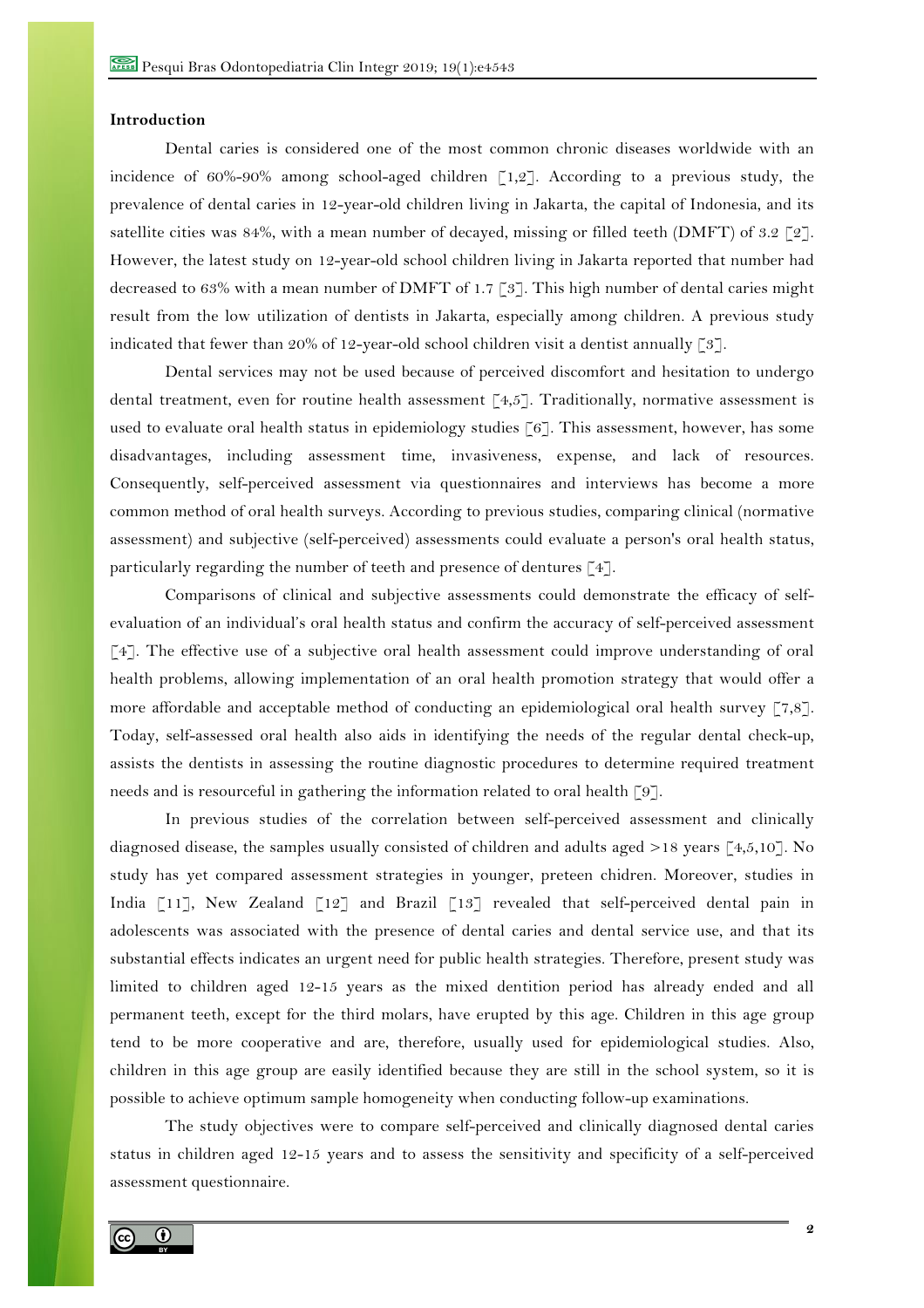# **Material and Methods**

### Study Design

This was a cross-sectional study to collect evidence on self-perceived assessment and clinically diagnosed dental caries in Indonesian children aged 12-15 years in Jakarta.

## Sampling

Six of the 287 public junior high schools in five districts of Jakarta province had an equal opportunity to participate and were randomly selected for inclusion. Children aged 12-15 years old, from selected schools located throughout Central Jakarta, East Jakarta, South Jakarta, and North Jakarta, were invited to take part in this research.

The sample size was calculated by considering a power of 80% power with confidence interval 95%. Further, an effect of 1.2 due to recruiting a cluster sample and 15% for nonresponse were calculated. Thus, 597 children were invited to participate in this study.

## Data Collection

Information sheets and consent forms were distributed by the teachers to the parents and children. The participants were examined by one trained examiner through a brief, visual, noninvasive clinical oral examination. The oral examination detected dental caries in accordance with the World Health Organization (WHO) criteria, using DMFT index [14]. While PUFA index is used to assess the presence of oral conditions resulting from untreated caries. The index is recorded separately from the DMFT and scores the presence of either a visible pulp, ulceration of the oral mucosa due to root fragments, a fistula or an abscess [15]. Two indices were used to assess the dental caries status using plane mouth mirrors. For each index, only one score is assigned per tooth.

The DMFT and PUFA score per person is calculated in the same cumulative way and represents the number of teeth that meet the DMFT or PUFA diagnostic criteria. Thus, for an individual person the score can range from 0 to 32 for the permanent dentition. The proportion of dental caries status is calculated as percentage of the population with a DMFT or PUFA score of one or more.

Each participant was asked to answer a questionnaire through an interview. Regarding selfperceived dental caries status, the following two questions were included for analysis in the present study with 5 likert scale: (1) Overall, what would grade the health of your teeth and mouth; (2) Overall, are you satisfied with your oral health condition. Further, three questions were asked with a dichotomous answer (3) Overall, do you think that you need oral health treatment; (4) In the past three months, have you ever had a toothache; (5) In the past three months, have you experienced any tooth decay. The clinical examination results and the self-perceived assessment questionnaire were compared for Sensitivity - Participants with an oral disease who are clinically diagnosed as having the disease will have a positive result  $[10,16]$  where a is a true positive and c is a false negative  $[16]$ .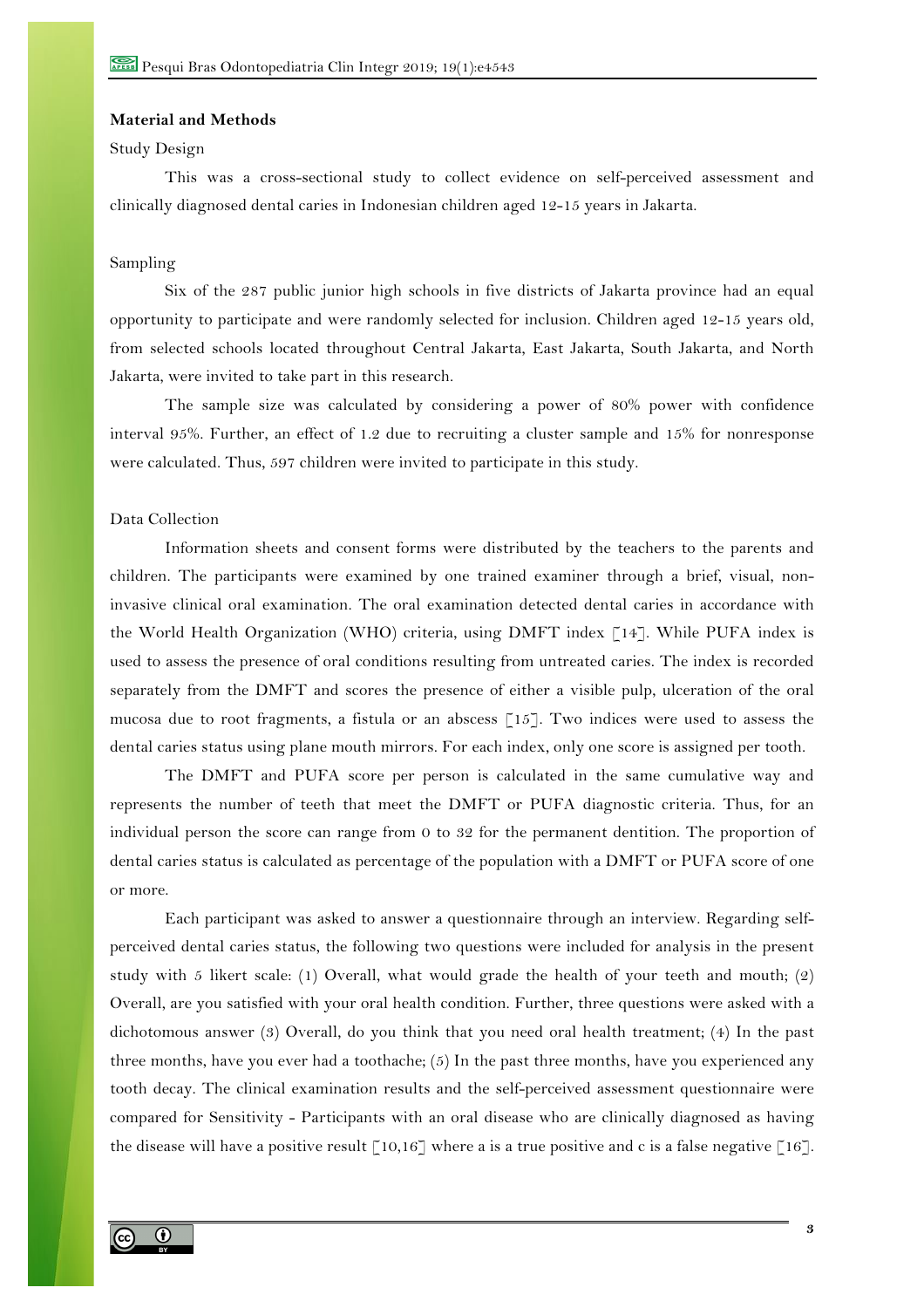Specificity - Participants with no oral disease who are clinically diagnosed as not having the disease  $\lceil 10 \rceil$ , as calculated using the formula based on previous study  $\lceil 16 \rceil$ .

#### Data Analysis

Data were analyzed using IBM SPSS Statistics for Windows Software, version 20 (IBM Corp., Armonk, NY, USA). Descriptive statistics were used to calculate the absolute and relative frequencies.

## Ethical Aspects

The study protocol was approved by the Dental Research Ethics Committee, Faculty of Dentistry, Universitas Indonesia (No.17/Ethical Approval/FKGUI/IV/2017).

#### **Results**

Of the 597 children aged 12-15 years who were invited to participate in this study, 71 (11.9%) did not undergo both a clinical examination and questionnaire interview, and 32 (5.4%) children only underwent a clinical examination without completing a questionnaire interview. Therefore, only 494 children, consisted of 196 (58.5%) girls and 139 (41.5%) boys, were included for analysis (response rate of 82.7%).

The overall proportion of dental caries status evaluated with the DMFT and PUFA indices was 69.4% with mean score of 2.40  $\pm$  2.56 and 17.6% with mean score of 0.22  $\pm$  0.52, respectively. Among 494 children included in the study, 343 (69.4%) children were identified as having dental caries experience based on DMFT score > 1. Of that, 34 (10.1%) children reported having good oral health condition and 68 (20.3%) feeling statisfied with their oral health condition. While 87 (26%) and 211 (63%) children reported experiencing a dental pain and tooth decay, respectively. Reflecting on their subjective assessment of oral health status, 229 (68.4%) children expressed the needs to get a dental treatment.

According to the clinical examination results, 185 (37.4%) participants had a lower dental health status with DMFT score of  $>2.4$  and 309 (62.6%) had a better dental health status with DMFT score of 0-2.4. While the clinical examination results using PUFA index showed 87 (17.6%) participants had a PUFA score of  $>0.2$  and 407 (82.4%) had a PUFA score of 0-0.2.

Data regarding the sensitivity and specificity values for different cut-off points of the DMFT score are summarized in Table 1. The question about oral treatment needs at all three cut-off points of the DMFT score had the highest sensitivity, while the question about dental pain at all three cutoff points of the DMFT score had the highest specificity. PUFA was categorized according to the mean value of the current PUFA status. Data regarding the sensitivity and specificity values of the PUFA score are summarized in Table 2. The question regarding the oral health condition had the highest sensitivity of 0.92%, while the question regarding dental pain had the highest specificity of 0.82.

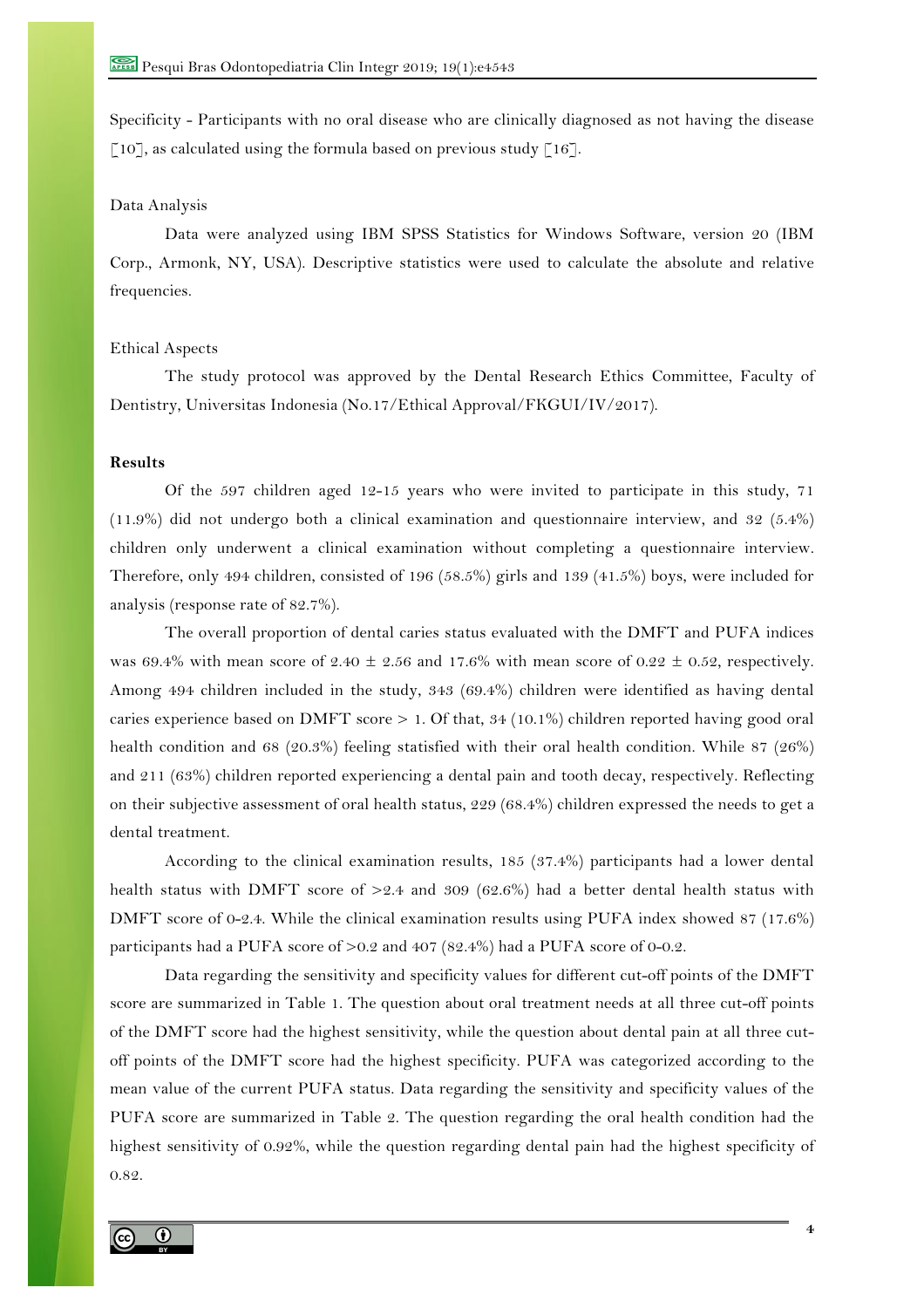|                                         |           | <b>DMFT</b> Scores |       |             |
|-----------------------------------------|-----------|--------------------|-------|-------------|
| Questions                               |           | $= 2.4$            | $= 1$ | $Decay = 1$ |
| Opinion Regarding Oral health Condition | SN(%)     | 73.3               | 67.6  | 68.2        |
|                                         | SP $(\%)$ | 57.8               | 82.9  | 83.3        |
|                                         |           |                    |       |             |
| Satisfaction with Oral health Condition | SN(%)     | 72.2               | 64.8  | 65.5        |
|                                         | SP $(\%)$ | 48.3               | 52.9  | 54.0        |
|                                         |           |                    |       |             |
| <b>Oral Treatment Needs</b>             | SN(%)     | 86.1               | 86.0  | 85.8        |
|                                         | SP $(\%)$ | 18.3               | 22.5  | 21.6        |
|                                         |           |                    |       |             |
| Dental Pain                             | SN(%)     | 27.6               | 26.2  | 26.0        |
|                                         | SP $(\%)$ | 81.9               | 88.7  | 87.4        |
|                                         |           |                    |       |             |
| Tooth Decay                             | SN(%)     | 68.1               | 62.1  | 63.0        |
|                                         | SP(%)     | 65.4               | 86.8  | 86.2        |

# **Table 1. Sensitivity and specificity for perceived dental caries according to different DMFT score.**

 $SN =$  Sensitivity;  $SP =$  Specificity.

| Questions                               | SN(%) | SP(%) |
|-----------------------------------------|-------|-------|
| Opinion Regarding Oral health Condition | 91.7  | 57.0  |
| Satisfaction with Oral health Condition | 83.3  | 45.3  |
| Oral Treatment Needs                    | 90.1  | 18.1  |
| Dental Pain                             | 40.2  | 82.3  |
| Tooth Decay                             | 83.9  | 60.7  |

 $SN =$  Sensitivity;  $SP =$  Specificity.

# **Discussion**

The pilot study was a representative population of children aged 12 to 15 years residing in Jakarta, the capital of Indonesia. The participating schools in this study were randomly chosen, a trained examiner collected the information and the data were accessed via the Jakarta Education Authorities website. Thus, the internal and external validity of these data is guaranteed.

The DMFT and PUFA indices were used as common methods for the assessment of oral health status [14,15]. The sensitivity and specificity of the clinical examination and self-perceived questionnaire were compared. In previous studies, self-perceived assessment of dental caries status was neither useful nor successful [4]. However, another study suggested that valid self-reported measures are an efficient alternative for large epidemiological studies [7]. It has been suggested that sensitivity and specificity should be considered together since adequate validity is established when both measures are high [16].

The present study results showed that the self-perceived needs of oral treatment had the highest sensitivity for the DFMT index, but low specificity. In contrast, the self-perceived dental pain had the highest specificity, but low sensitivity. Self-perceived dental pain reported in this study was higher than that was reported among adolescents in India  $\lceil 12 \rceil$ . In a previous study evaluating self-perceived oral health condition, a high sensitivity (0.85) and maximum specificity (1.00) were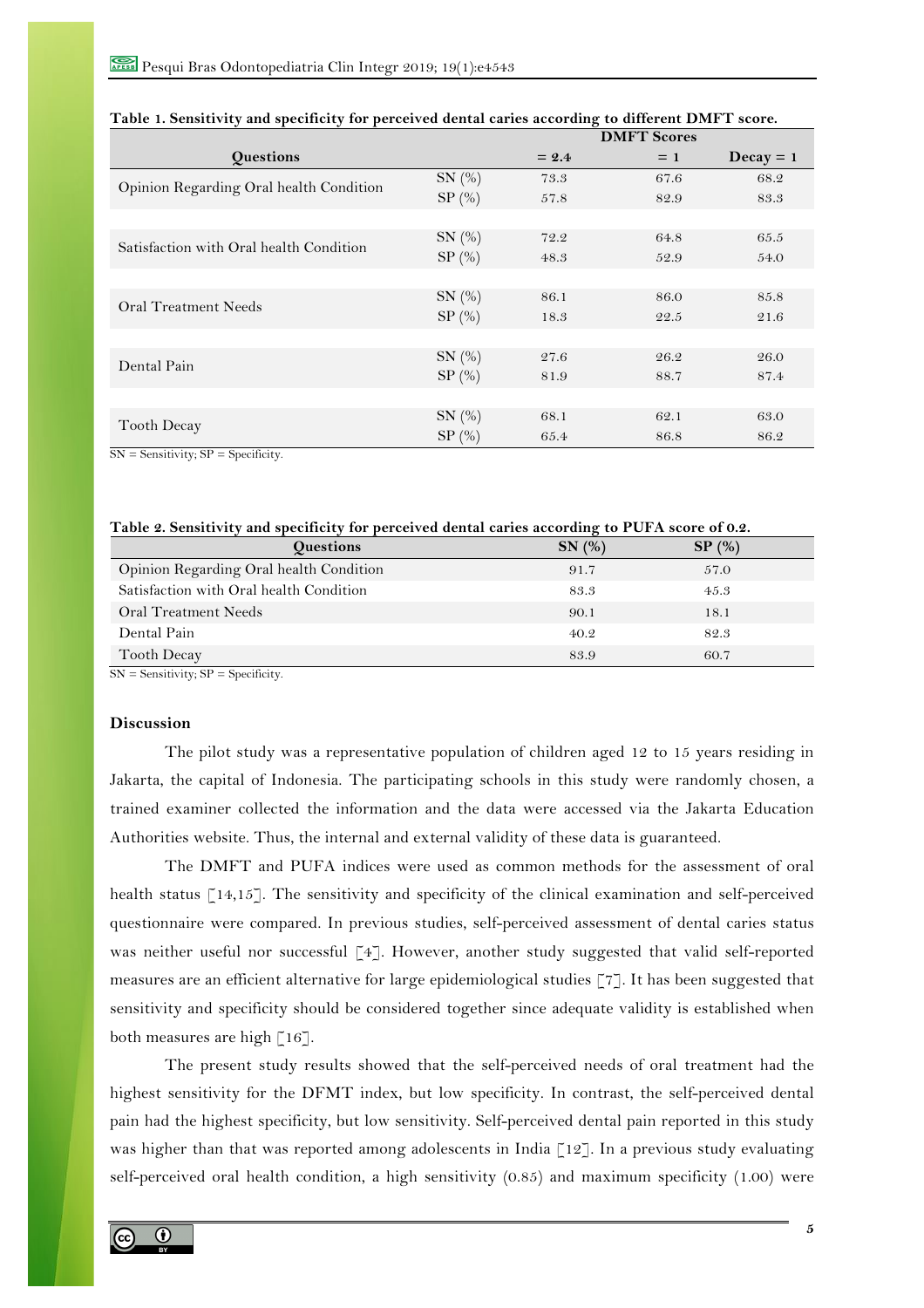found [7]. While in this study, the sensitivity and specificity of the self-perceived oral health condition had similar results as the self-perceived dental pain. These results were similar to those of another study where sensitivity was lower than specificity [4].

These differences were probably due to the incomparable oral health literacy level. Oral health literacy demonstrates the degree to which individuals have the capacity to comprehend basic oral health information and services needed to make oral health decisions and act on them. Lack of oral health literacy would lead to poor oral hygiene and high risk for oral diseases [8].

Results of this study showed that children seemed to be unable to recognize whether they were affected by dental diseases. Also, the perception of health was at a higher level and perception of disease at a lower level. Lack of awareness could influence oral health-seeking behavior, which is related to using dental care, a wide variety of psychosocial factors, and self-perception of illness  $[4,6]$ . Other socioeconomics background may contribute to the use of dental service among children as a previous study found that lower odds of dental visit were seen among children identifying with Māori, Pacific or Asian people (and those in the 'Other' ethnic category) than among European students, and among those residing in medium- or high-deprivation areas than those in lodeprivation areas [11].

For the PUFA index, only one cut-off point was analyzed. From the five questions compared with PUFA index, the question regarding oral health condition had the highest sensitivity with a moderate value of specificity. The question about dental pain had the highest specificity with a low value of sensitivity. For the PUFA index, the children's perception of disease was at a higher level than their perception of health. As a possible explanation, regarding the PUFA index, caries had progressed to pulp involvement, which could induce pain or other symptoms. PUFA index is suitable for assesing the consequences of severity of tooth decay and it is universally applicable in all settings [15]. The questionnaire was more sensitive for the PUFA index than the DMFT index. In the present study, there was a discrepancy with the clinical assessment. There was no self-perceived variable found to have both high value of specificity and sensitivity. However, the questionnaire has a significant value in explaining the perception and awareness of oral health conditions as clinical examination has some limitations in demonstrating psychosocial oral health problems. Self-perceived oral health assessment serves as a key element that has a greater effect on quality of life and can be utilized as an indicator for overall oral health status [8]. The combined clinical and subjective indicators define a multidimensional assessment of the oral health status in society [7].

## **Conclusion**

The questionnaire was more sensitive to the PUFA index than the DMFT index. However, self-perceived information obtained from the questionnaire can not properly evaluate the clinical status of dental caries. This might be due to the children's lack of perception of health and illness.

**Financial Support:** This study was supported by Universitas Indonesia. **Conflict of Interest:** The authors declare no conflicts of interest.